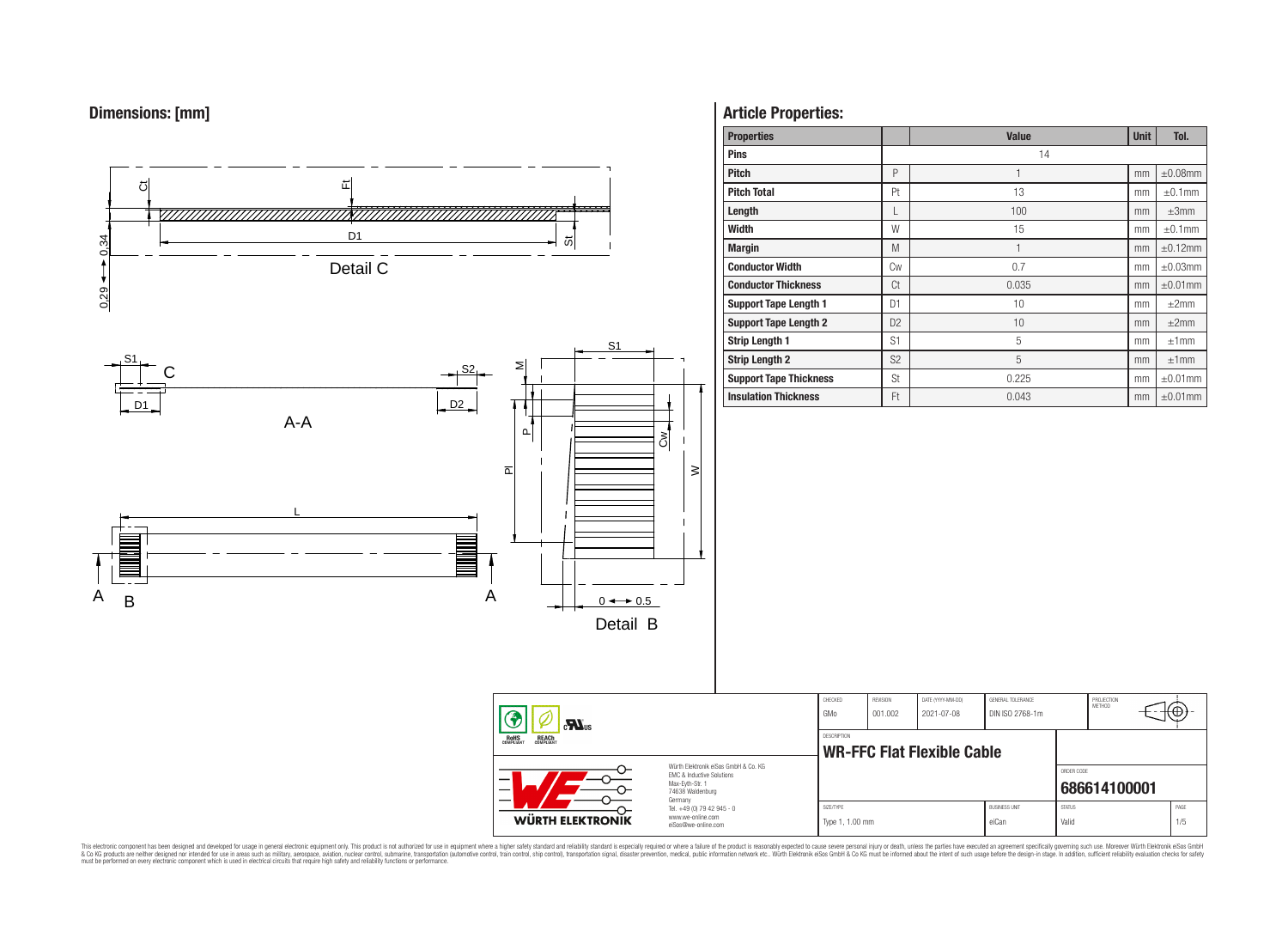# **Kind Properties:**

| --------- | nr<br>∵ycıes<br><b>IVIES LITTLE</b><br>◡ |
|-----------|------------------------------------------|

## **Material Properties:**

| <b>Insulator Material</b> | PET (White) |
|---------------------------|-------------|
| <b>Tape Material</b>      | PET (Blue)  |
| Contact Material          | Copper      |
| <b>Contact Plating</b>    | Tin         |

## **General Information:**

| Operating Temperature                   | -30 up to $+105\text{ °C}$ |
|-----------------------------------------|----------------------------|
| <b>Heat Resistance</b>                  | 110 °C x 96 HRS            |
| <b>Flammability Rating according to</b> | UL SUB.758                 |
| <b>Moisture Resistance</b>              | 40 °C. 95 % RH x 96 HRS    |

## **Electrical Properties:**

| <b>Properties</b>            |           | <b>Test conditions</b> | Value | <b>Unit</b> | Tol. |
|------------------------------|-----------|------------------------|-------|-------------|------|
| <b>Rated Current</b>         | ΙR        |                        |       | A           | max. |
| <b>Working Voltage</b>       |           |                        | 60    |             |      |
| <b>Insulation Resistance</b> | $R_{ISO}$ | 500 V (DC)             | 1000  | МΩ          | min. |
| <b>Withstanding Voltage</b>  |           | min No Breakdown       | 500   | V(AC)       |      |
| <b>Conductor Resistance</b>  | R         |                        | 1.09  | Ω/m         | max. |
| <b>Contact Resistance</b>    | R         |                        | 20    | mΩ          | max. |

# **Mechanical Properties:**

| <b>Properties</b>              | <b>Test conditions</b> | <b>Value</b> | <b>Unit</b>   | Tol. |
|--------------------------------|------------------------|--------------|---------------|------|
| <b>Elongation of Insulator</b> |                        | 60           | $\frac{0}{0}$ | min. |
| <b>Tensile strength</b>        |                        | 35           | $N/mm^2$      | min. |
| <b>Flexing test</b>            | $180^\circ$            | 20           | Times         | min. |
| <b>Abrasion</b>                |                        | 10000        | Times         | min. |

## **Certification: RoHS Approval RoHS Approval Compliant** [2011/65/EU&2015/863] **REACh Approval REACh Approval Conform or declared [(EC)1907/2006] cULus Approval** E328849

| <b>Packaging Properties:</b> |     |
|------------------------------|-----|
| Packaging                    | Bad |

| $\mathbf{M}_{\text{us}}$<br>ROHS<br>COMPLIANT<br><b>REACH</b><br>COMPLIANT |                                                                                                                     | CHECKED<br>GMo                                   | REVISION<br>001.002 | DATE (YYYY-MM-DD)<br>2021-07-08 | GENERAL TOLERANCE<br>DIN ISO 2768-1m |                        | PROJECTION<br>METHOD | ₩Ψ          |
|----------------------------------------------------------------------------|---------------------------------------------------------------------------------------------------------------------|--------------------------------------------------|---------------------|---------------------------------|--------------------------------------|------------------------|----------------------|-------------|
|                                                                            |                                                                                                                     | <b>DESCRIPTION</b><br>WR-FFC Flat Flexible Cable |                     |                                 |                                      |                        |                      |             |
|                                                                            | Würth Flektronik eiSos GmbH & Co. KG<br>EMC & Inductive Solutions<br>Max-Evth-Str. 1<br>74638 Waldenburg<br>Germany |                                                  |                     |                                 |                                      | ORDER CODE             | 686614100001         |             |
| <b>WÜRTH ELEKTRONIK</b>                                                    | Tel. +49 (0) 79 42 945 - 0<br>www.we-online.com<br>eiSos@we-online.com                                              | SIZE/TYPE<br>Type 1, 1.00 mm                     |                     |                                 | <b>BLISINESS LINIT</b><br>eiCan      | <b>STATUS</b><br>Valid |                      | PAGE<br>2/5 |

This electronic component has been designed and developed for usage in general electronic equipment only. This product is not authorized for subserved requipment where a higher selection equipment where a higher selection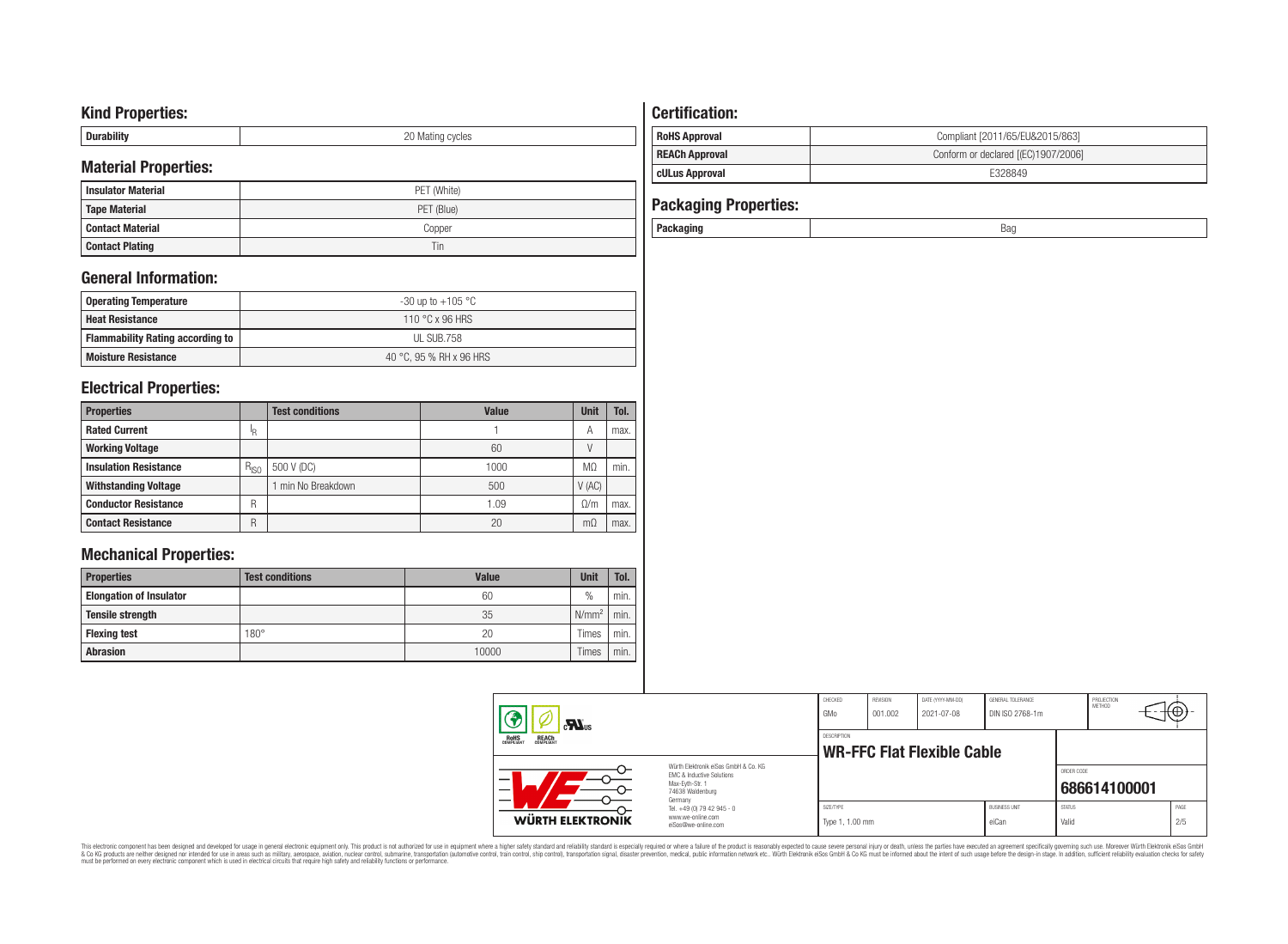



This electronic component has been designed and developed for usage in general electronic equipment only. This product is not authorized for subserved requipment where a higher selection equipment where a higher selection

**WÜRTH ELEKTRONIK** 

www.we-online.com eiSos@we-online.com PROJECTION<br>METHOD

łΘ

**[686614100001](https://www.we-online.com/catalog/en/article/686614100001)**

ORDER CODE

SIZE/TYPE BUSINESS UNIT STATUS PAGE Type 1, 1.00 mm eiCan value of the Valid 3/5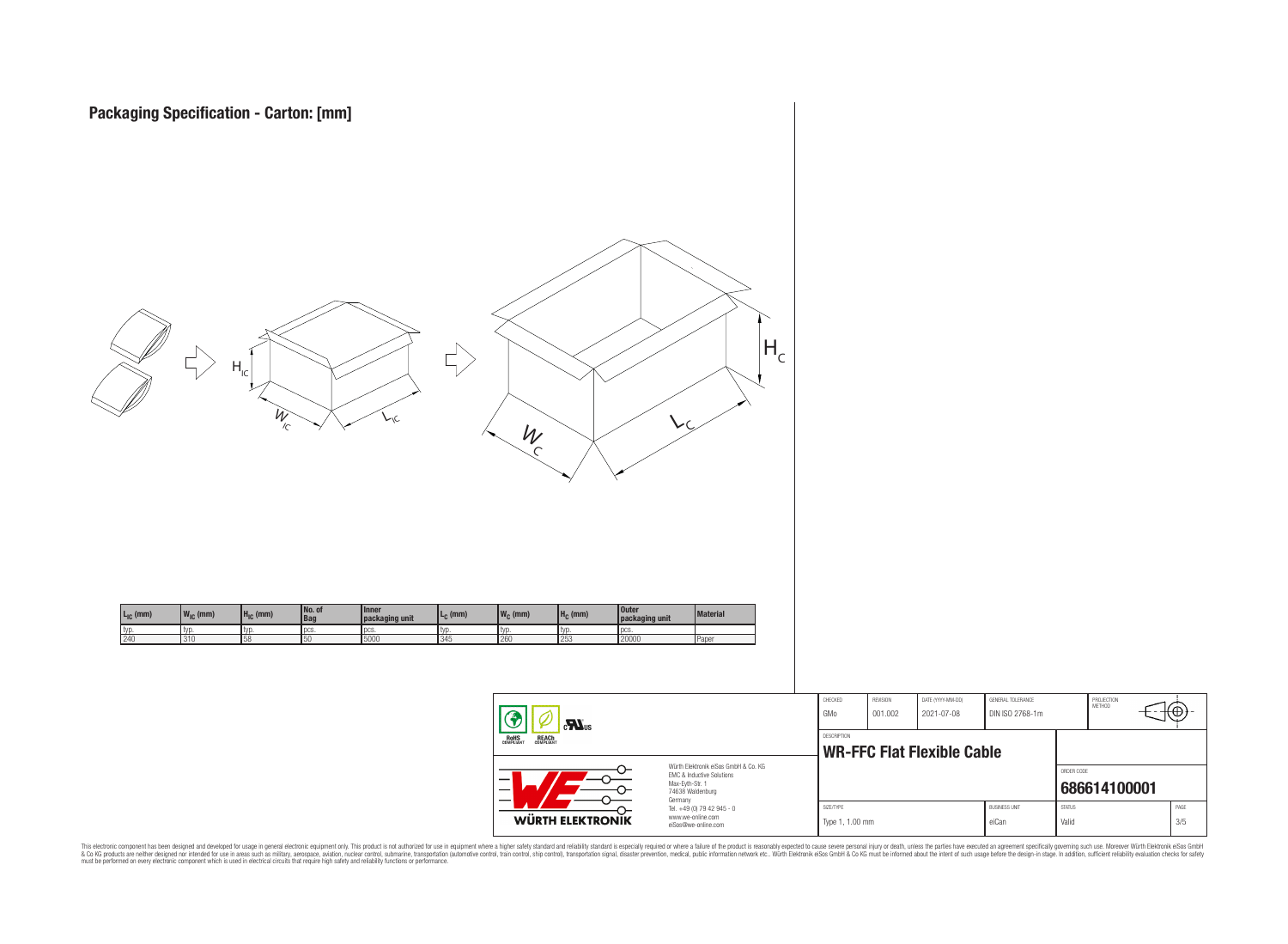# **Cautions and Warnings:**

## **The following conditions apply to all goods within the product series of the Connectors of Würth Elektronik eiSos GmbH & Co. KG:**

#### **General:**

- This mechanical component is designed and manufactured for use in general electronic equipment.
- Würth Elektronik must be asked for written approval (following the PPAP procedure) before incorporating the components into any equipment in fields such as military, aerospace, aviation, nuclear control, submarine, transportation (automotive control, train control, ship control), transportation signal, disaster prevention, medical, public information network, etc. where higher safety and reliability are especially required and/or if there is the possibility of direct damage or human injury.
- Mechanical components that will be used in safety-critical or high-reliability applications, should be pre-evaluated by the customer.
- The mechanical component is designed and manufactured to be used within the datasheet specified values. If the usage and operation conditions specified in the datasheet are not met, the component may be damaged or dissolved.
- Do not drop or impact the components, the component may be damaged.
- Prevent any damage or scratches on the component, especially on the actuator.
- Direct mechanical impact to the product shall be prevented (e.g overlapping of the PCB's).
- Würth Elektronik products are qualified according to international standards, which are listed in each product reliability report. Würth Elektronik does not warrant any customer qualified product characteristics beyond Würth Elektroniks' specifications, for its validity and sustainability over time.
- The responsibility for the applicability of the customer specific products and use in a particular customer design is always within the authority of the customer. All technical specifications for standard products do also apply to customer specific products.
- The mechanical component is designed to be used along with Würth Elektronik counterparts and tools. Würth Elektronik cannot ensure the reliability of these components while being used with other products.

## **Product Specific:**

### **Soldering:**

- The solder profile must comply with the technical product specifications. All other profiles will void the warranty.
- All other soldering methods are at the customers' own risk.

### **Cleaning and Washing:**

- Washing agents used during the production to clean the customer application might damage or change the characteristics of the component, body, pins and termination. Washing agents may have a negative effect on the long-term functionality of the product.
- Using a brush during the cleaning process may deform function relevant areas. Therefore, we do not recommend using a brush during the PCB cleaning process.

#### **Potting and Coating:**

• If the product is potted in the customer application, the potting material might shrink or expand during and after hardening. Shrinking could lead to an incomplete seal, allowing contaminants into the components. Expansion could damage the components. We recommend a manual inspection after potting or coating to avoid these effects.

#### **Storage Conditions:**

- A storage of Würth Elektronik products for longer than 12 months is not recommended. Within other effects, the terminals may suffer degradation, resulting in bad solderability. Therefore, all products shall be used within the period of 12 months based on the day of shipment.
- Do not expose the components to direct sunlight.
- The storage conditions in the original packaging are defined according to DIN EN 61760-2.
- The storage conditions stated in the original packaging apply to the storage time and not to the transportation time of the components.

### **Packaging:**

• The packaging specifications apply only to purchase orders comprising whole packaging units. If the ordered quantity exceeds or is lower than the specified packaging unit, packaging in accordance with the packaging specifications cannot be ensured.

#### **Handling:**

- Do not repeatedly operate the component with excessive force. It may damage or deform the component resulting in malfunction.
- In the case a product requires particular handling precautions, in addition to the general recommendations mentioned here before, these will appear on the product datasheet
- The temperature rise of the component must be taken into consideration. The operating temperature is comprised of ambient temperature and temperature rise of the component.The operating temperature of the component shall not exceed the maximum temperature specified.

These cautions and warnings comply with the state of the scientific and technical knowledge and are believed to be accurate and reliable. However, no responsibility is assumed for inaccuracies or incompleteness.

| $\sum_{s}$                                                                                                                    |                                                                        | CHECKED<br>GMo               | REVISION<br>001.002 | DATE (YYYY-MM-DD)<br>2021-07-08   | GENERAL TOLERANCE<br>DIN ISO 2768-1m |                        | PROJECTION<br>METHOD | ι₩          |
|-------------------------------------------------------------------------------------------------------------------------------|------------------------------------------------------------------------|------------------------------|---------------------|-----------------------------------|--------------------------------------|------------------------|----------------------|-------------|
| <b>ROHS</b><br>COMPLIANT<br><b>REACH</b><br>COMPLIANT                                                                         |                                                                        | DESCRIPTION                  |                     | <b>WR-FFC Flat Flexible Cable</b> |                                      |                        |                      |             |
| Würth Elektronik eiSos GmbH & Co. KG<br>EMC & Inductive Solutions<br>-<br>Max-Eyth-Str. 1<br>—<br>74638 Waldenburg<br>Germany |                                                                        |                              |                     |                                   |                                      | ORDER CODE             | 686614100001         |             |
| WÜRTH ELEKTRONIK                                                                                                              | Tel. +49 (0) 79 42 945 - 0<br>www.we-online.com<br>eiSos@we-online.com | SIZE/TYPE<br>Type 1, 1.00 mm |                     |                                   | <b>BUSINESS UNIT</b><br>eiCan        | <b>STATUS</b><br>Valid |                      | PAGE<br>4/5 |

This electronic component has been designed and developed for usage in general electronic equipment only. This product is not authorized for use in equipment where a higher safety standard and reliability standard si espec & Ook product a label and the membed of the seasuch as marked and as which such a membed and the such assume that income in the seasuch and the simulation and the such assume that include to the such a membed and the such